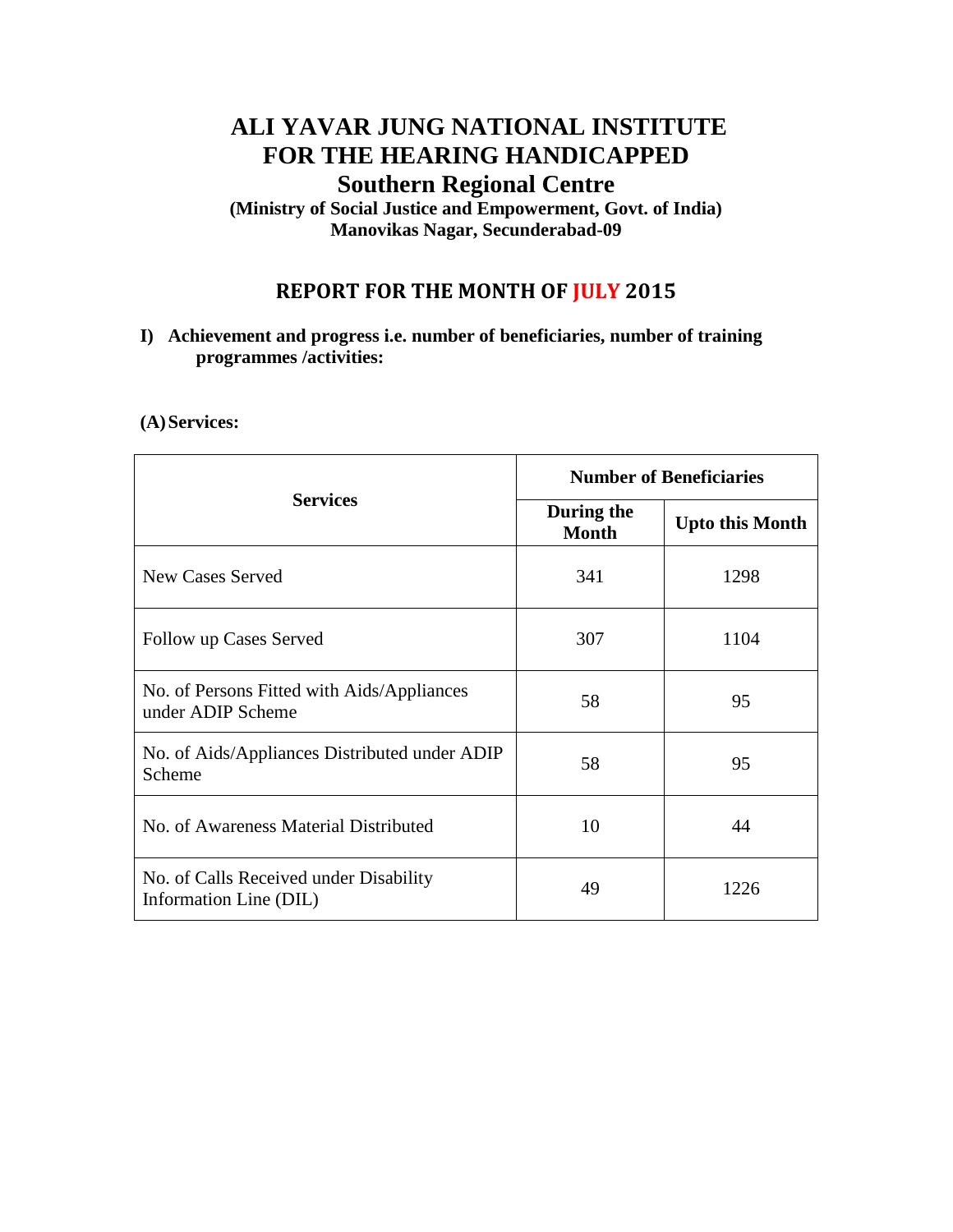## **(B) HRD – Regular /courses**

| <b>Services</b>                  | <b>Number of Students Admitted/Trained</b> |                    |                            |                              |  |  |
|----------------------------------|--------------------------------------------|--------------------|----------------------------|------------------------------|--|--|
|                                  | <b>Target for 2015-16</b>                  |                    |                            |                              |  |  |
| <b>I</b> : HRD - Regular Courses | Name<br>of the<br>Course                   | Intake<br>capacity | During the<br><b>Month</b> | <b>Upto this Month</b>       |  |  |
| Long Term Courses                | M.Sc<br>(ASLP)                             | 15                 |                            |                              |  |  |
|                                  | <b>B.Sc</b><br>(ASLP)                      | 31                 |                            |                              |  |  |
|                                  | <b>DHELS</b>                               | 31                 | $\overline{\phantom{a}}$   | $\qquad \qquad \blacksquare$ |  |  |
|                                  | D.Ed<br>(DHH)                              | 31                 | 31                         |                              |  |  |
|                                  | <b>B.Ed</b><br>(HI)                        | 31                 |                            |                              |  |  |
| <b>Short Term Courses</b>        | <b>Office Automation</b><br>Course         |                    |                            |                              |  |  |
|                                  | <b>ISL</b>                                 |                    |                            |                              |  |  |